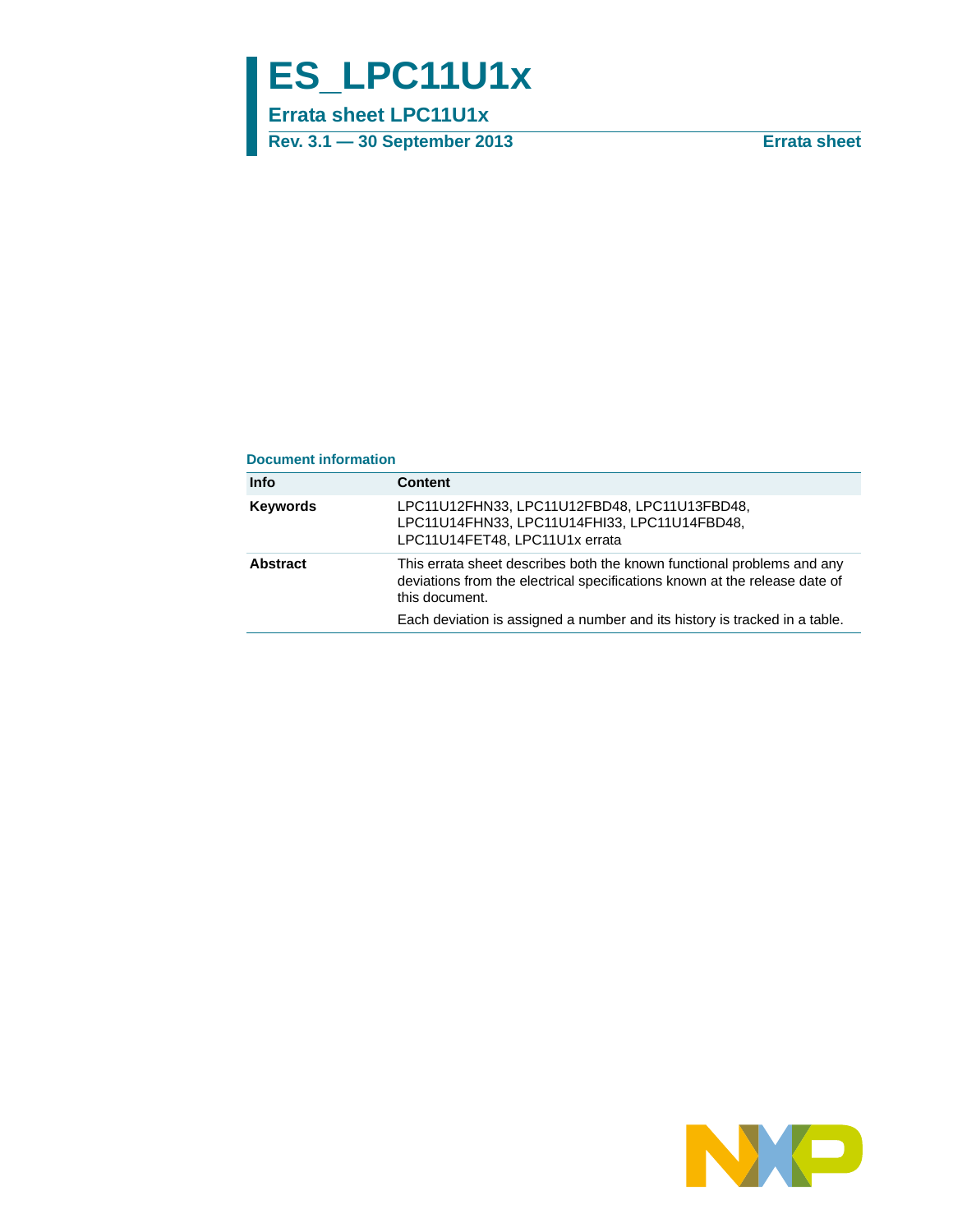#### **Revision history**

| <b>Rev</b> | <b>Date</b> | <b>Description</b>                    |
|------------|-------------|---------------------------------------|
| 3.1        | 20130930    | • Added Note.2.                       |
| 3          | 20130117    | $\bullet$ Added I2C.1.                |
| 2.1        | 20121002    | • Added Rev A to Note.1.              |
| 2          | 20120112    | • Added Rev B.                        |
|            |             | • Added ADC.1.                        |
| 1.2        | 20110901    | • Added Note.1.                       |
| 1.1        | 20110622    | • Section 3.4: Corrected device name. |
| 1          | 20110601    | Initial version.                      |

# **Contact information**

For more information, please visit: **http://www.nxp.com**

For sales office addresses, please send an email to: **salesaddresses@nxp.com**

ES\_LPC11U1X All information provided in this document is subject to legal disclaimers. © NXP B.V. 2013. All rights reserved.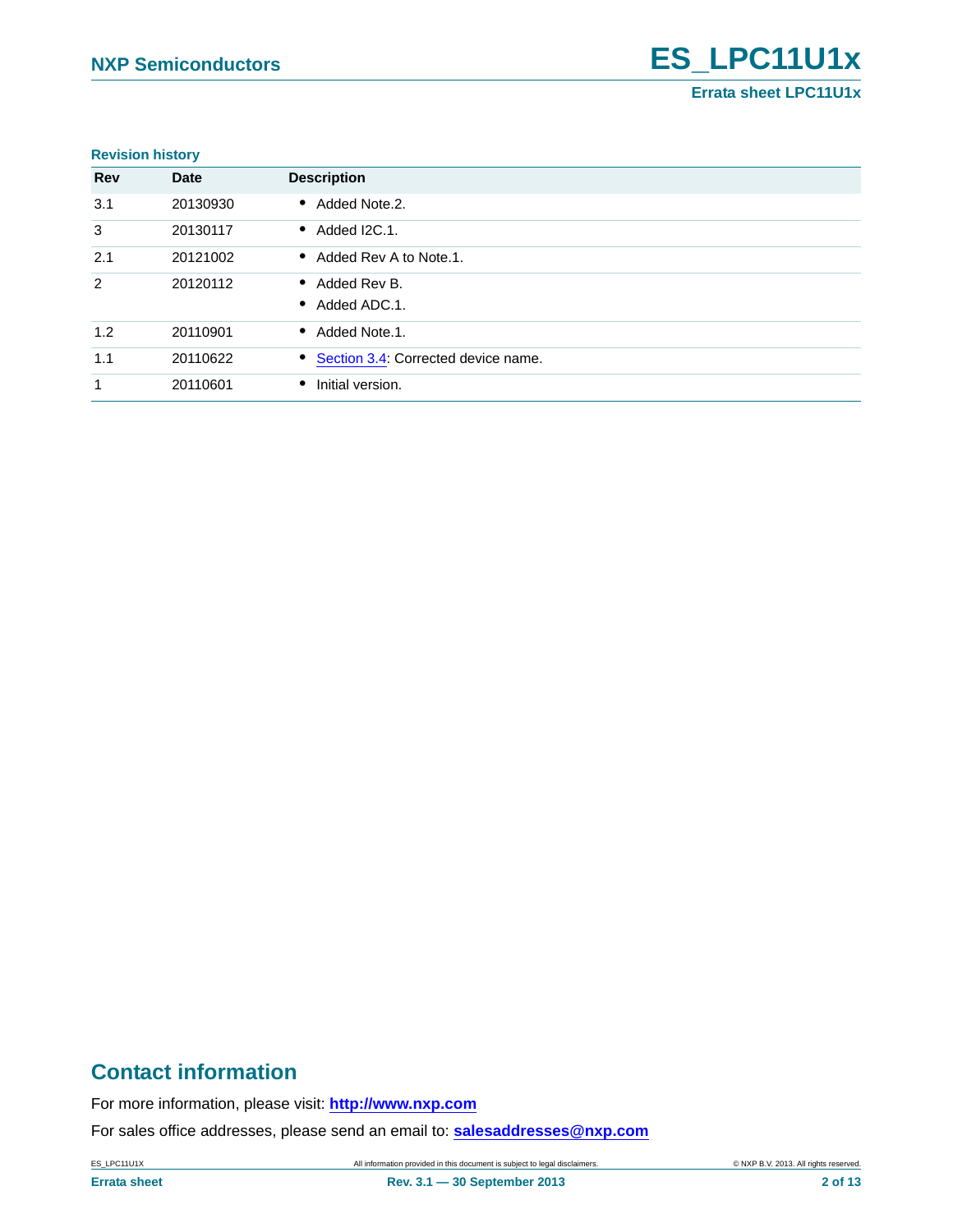# <span id="page-2-0"></span>**1. Product identification**

The LPC11U1x devices typically have the following top-side marking:

LPC11U1x

/xxx

xxxxxxx

xxYYWWxR[x]

The last letter in the last line (field 'R') will identify the device revision. This Errata Sheet covers the following revisions of the LPC11U1x:

| <b>Revision identifier (R)</b> | <b>Revision description</b> |
|--------------------------------|-----------------------------|
| ʻA'                            | Initial device revision     |
| ʻR'                            | Second device revision      |

Field 'YY' states the year the device was manufactured. Field 'WW' states the week the device was manufactured during that year.

# <span id="page-2-1"></span>**2. Errata overview**

#### **Table 2. Errata summary table**

| <b>Functional</b><br>problems | <b>Short description</b>                                                                                                        | <b>Revision identifier</b> | <b>Detailed description</b> |
|-------------------------------|---------------------------------------------------------------------------------------------------------------------------------|----------------------------|-----------------------------|
| ADC.1                         | A/D Global Data register should not be used with burst 'A', 'B'<br>mode or hardware triggering.                                 |                            | Section 3.1                 |
| I2C.1                         | In the slave-transmitter mode, the device set in the<br>monitor mode must write a dummy value of 0xFF into<br>the DAT register. | $'A$ ', $'B'$              | Section 3.2                 |
| IRC.1                         | Accuracy of the Internal RC oscillator (IRC) frequency<br>may be outside of the 12 MHz $\pm$ 1 % specification.                 | ʻA'                        | Section 3.3                 |
| USART.1                       | 'False positive' break indicator events may occur.                                                                              | ʻA'                        | Section 3.4                 |
| USART <sub>2</sub>            | SCI Transmit retry error interrupt not working.                                                                                 | ʻA'                        | Section 3.5                 |
| USB.1                         | The VBUSDEBOUNCED status bit is not updated<br>correctly.                                                                       | ʻA'                        | Section 3.6                 |

**Table 3. AC/DC deviations table**

| AC/DC<br>deviations | <b>Short description</b> | <b>Revision identifier</b> | Detailed description |
|---------------------|--------------------------|----------------------------|----------------------|
| n/a                 | n/a                      | n/a                        | n/a                  |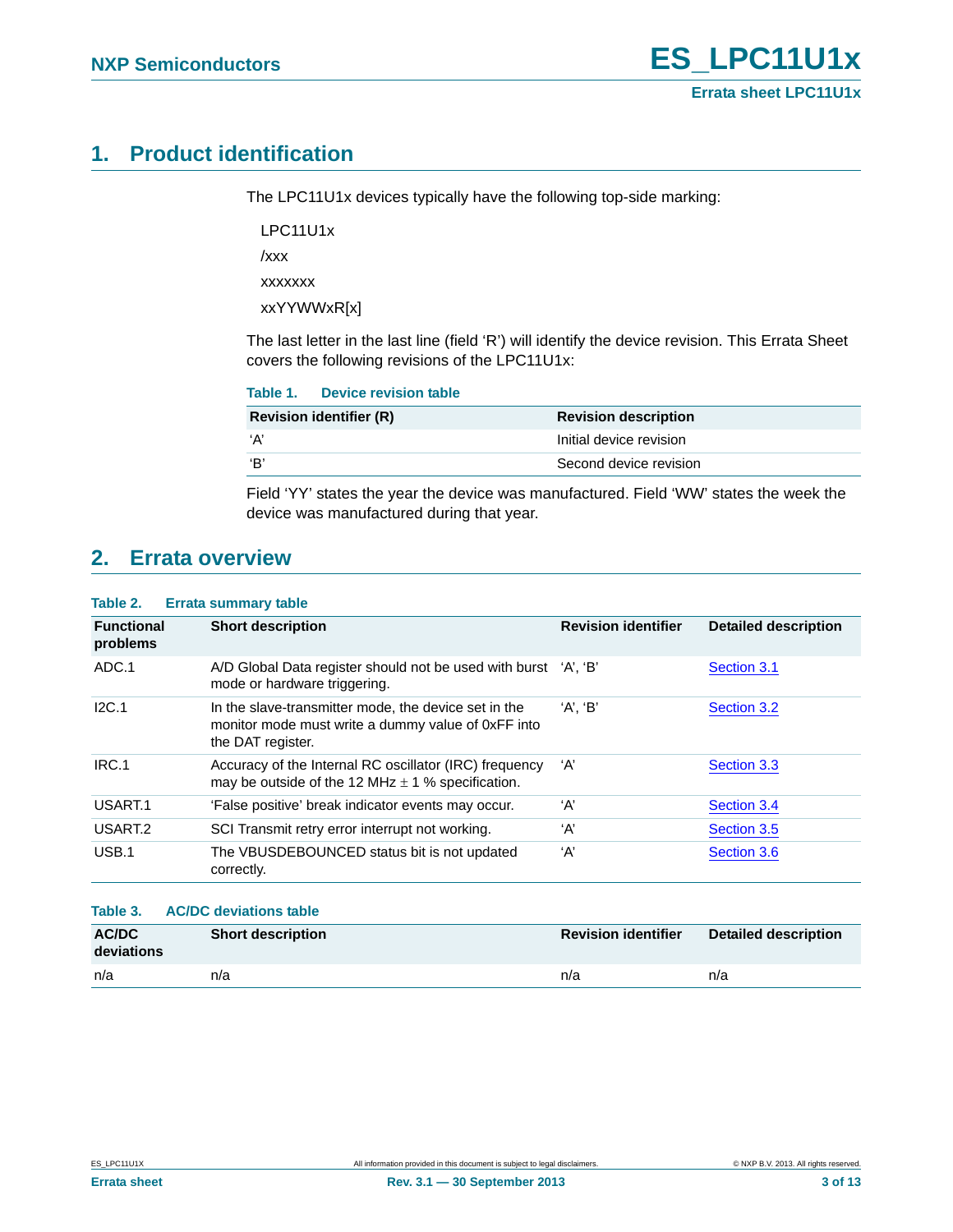| Errata notes       | <b>Short description</b>                                                                                              | <b>Revision identifier</b> | <b>Detailed description</b> |
|--------------------|-----------------------------------------------------------------------------------------------------------------------|----------------------------|-----------------------------|
| Note.1             | During power-up, an unexpected glitch (low pulse)<br>could occur on the port pins as the $V_{DD}$ supply ramps<br>up. | 'A'. 'B'                   | Section 5.1                 |
| Note <sub>.2</sub> | Depending on bootloader version, pin(s) PIO0_1 or<br>PIO0_1 and PIO0_3 must be pulled LOW to enter<br>UART ISP mode.  | 'A'. 'B'                   | Section 5.2                 |

#### **Table 4. Errata notes table**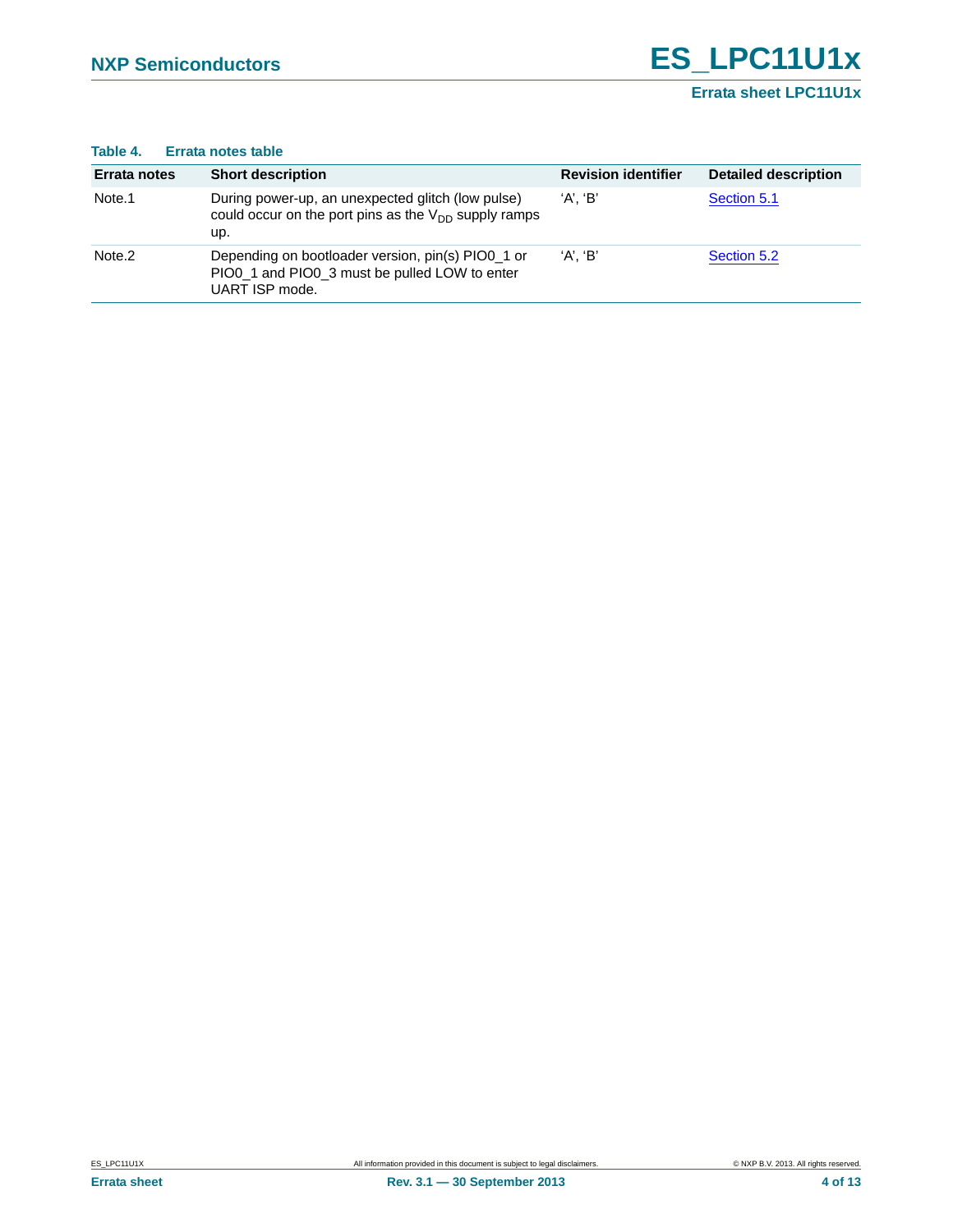# <span id="page-4-1"></span><span id="page-4-0"></span>**3. Functional problems detail**

## **3.1 ADC.1: A/D Global Data register should not be used with burst mode or hardware triggering**

#### **Introduction:**

On the LPC11U1x, the START field and the BURST bit in the A/D control register specify whether A/D conversions are initiated via software command, in response to some hardware trigger, or continuously in burst ("hardware-scan") mode. Results of the ADC conversions can be read in one of two ways. One is to use the A/D Global Data Register to read all data from the ADC. Another is to use the individual A/D Channel Data Registers.

#### **Problem:**

If the burst mode is enabled (BURST bit set to '1') or if hardware triggering is specified, the A/D conversion results read from the A/D Global Data register could be incorrect. If conversions are only launched directly by software command (BURST bit = '0' and START  $=$  '001'), the results read from the A/D Global Data register will be correct provided the previous result is read prior to launching a new conversion.

#### **Work-around:**

When using either burst mode or hardware triggering, the individual A/D Channel Data registers should be used instead of the A/D Global Data register to read the A/D conversion results.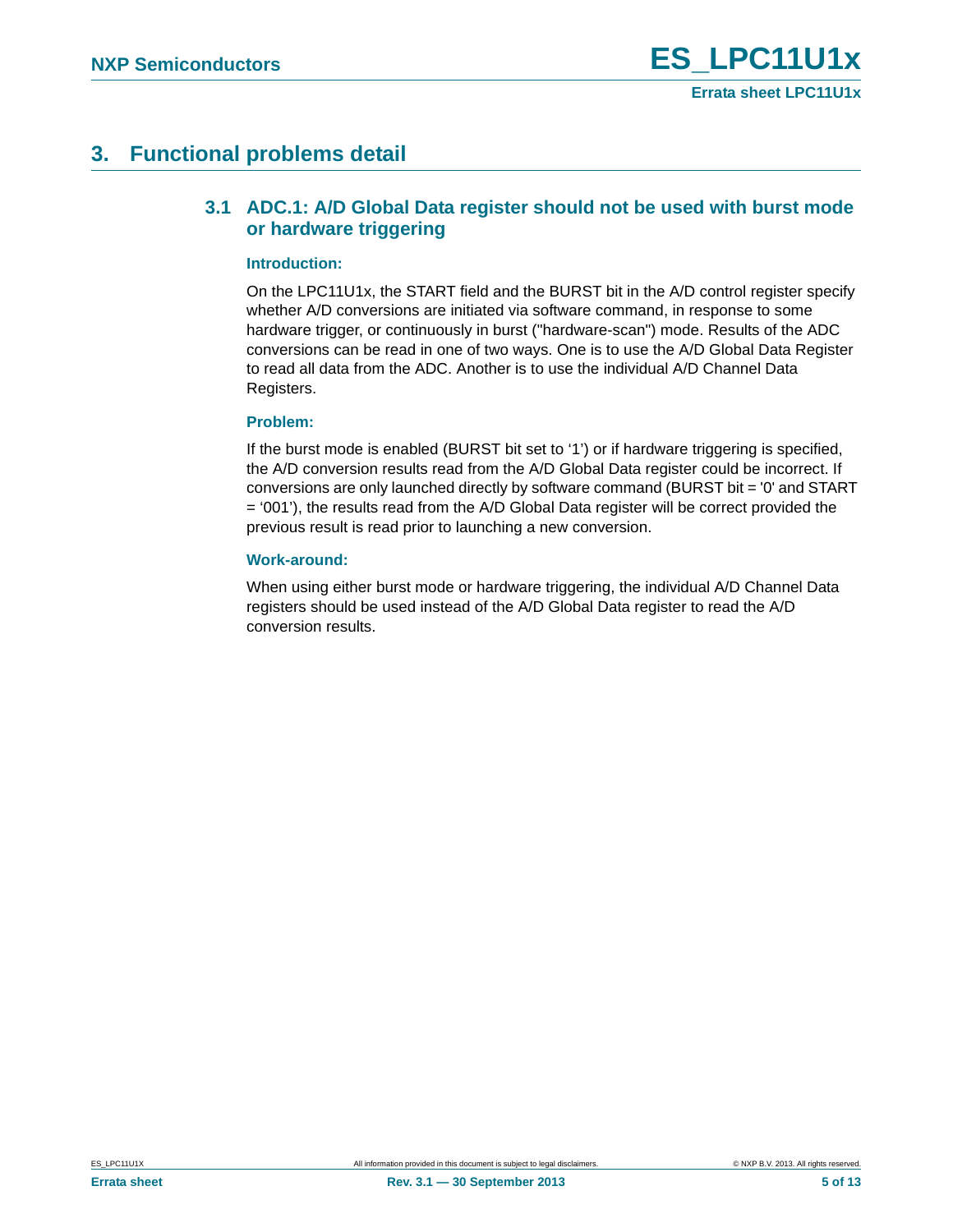## <span id="page-5-0"></span>**3.2 I2C.1: In the slave-transmitter mode, the device set in the monitor mode must write a dummy value of 0xFF into the DAT register**

#### **Introduction:**

The I2C monitor allows the device to monitor the I2C traffic on the I2C bus in a non-intrusive way.

#### **Problem:**

In the slave-transmitter mode, the device set in the monitor mode must write a dummy value of 0xFF into the DAT register. If this is not done, the received data from the slave device will be corrupted. To allow the monitor mode to have sufficient time to process the data on the I2C bus, the device may need to have the ability to stretch the I2C clock. Under this condition, the I2C monitor mode is not 100% non-intrusive.

#### **Work-around:**

When setting the device in monitor mode, enable the ENA\_SCL bit in the MMCTRL register to allow clock stretching.

Software code example to enable the ENA\_SCL bit:

```
LPC I2C MMCTRL | = (1 \lt \lt 1); //Enable ENA SCL bit
```
In the I2C ISR routine, for the status code related to the slave-transmitter mode, write the value of 0xFF into the DAT register to prevent data corruption. In order to avoid stretching the SCL clock, the data byte can be saved in a buffer and processed in the Main loop. This ensures the SI flag is cleared as fast as possible.

Software code example for the slave-transmitter mode:

```
 case 0xA8: // Own SLA + R has been received, ACK returned 
case 0xB0:
case 0xB8: // data byte in DAT transmitted, ACK received
case 0xC0: // (last) data byte transmitted, NACK received
case 0xC8: // last data byte in DAT transmitted, ACK received
   DataByte = LPC_I2C->DATA_BUFFER;//Save data. Data can be process in Main loop
   LPC I2C->DAT = 0xFF; // Pretend to shift out 0xFF
   LPC_12C->CONCLR = 0x08; // clear flag SI
break;
```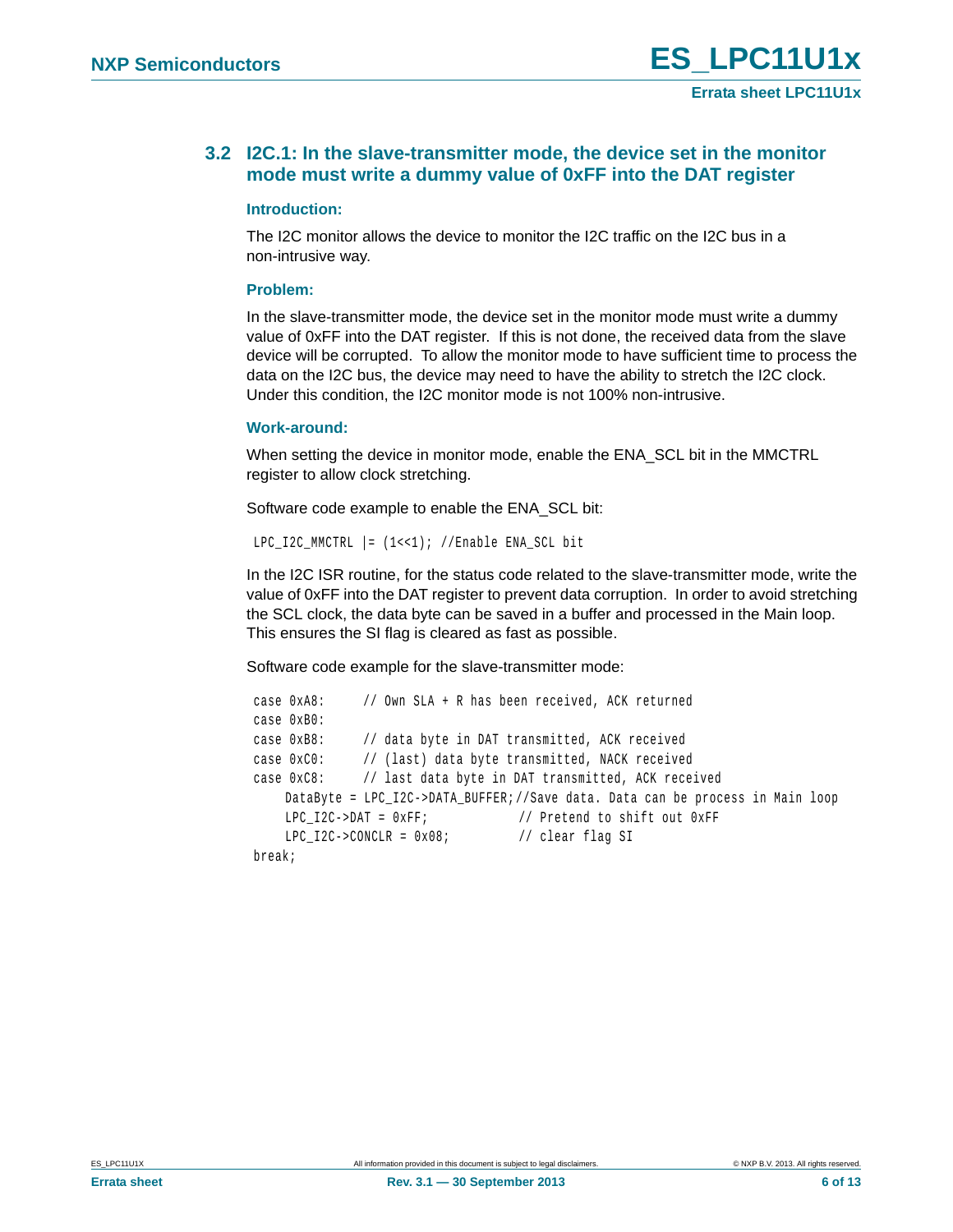## <span id="page-6-0"></span>**3.3 IRC.1: Accuracy of the IRC frequency may be outside of the 12 MHz 1 % specification**

#### **Introduction:**

The LPC11U1x has three independent oscillators: the system oscillator, the Internal RC oscillator (IRC), and the Watchdog oscillator. The IRC can be optionally used as a clock source for the CPU, the system PLL, and the peripherals blocks. The IRC frequency spec is 12 MHz  $\pm$  1 % accuracy over the entire voltage and temperature range. During In-System Programming (ISP), the auto-baud routine is expecting the IRC frequency to be 12 MHz  $\pm$  1 % and is used to synchronize with the host via serial port 0.

#### **Problem:**

On the LPC11U1x Rev A device(s) only, the IRC frequency could be outside the nominal frequency of 12 MHz  $\pm$  1 %. The IRC is hence not recommended to be used as a clock source. This behavior could also affect the auto-baud routine's ability to synchronize with the host via serial port 0 during ISP.

#### **Work-around:**

None. This errata was fixed on the LPC11U1x Rev B device.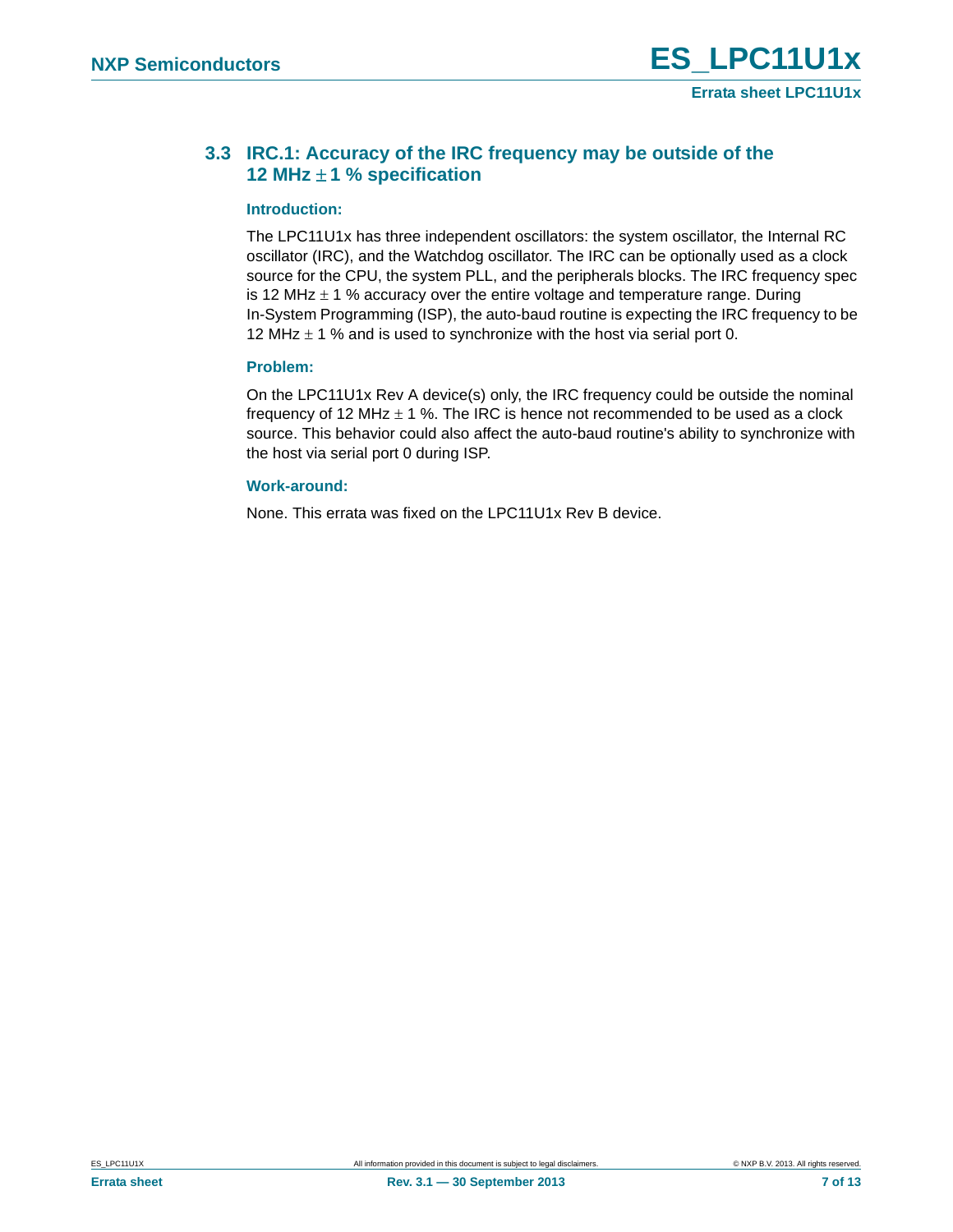# <span id="page-7-0"></span>**3.4 USART.1: 'False positive' break interrupt events may occur**

#### **Introduction:**

The LPC11U1x device family features an option to operate the UART in synchronous mode.

#### **Problem:**

When using synchronous UART mode (USART) under the following conditions:

- **•** CSCEN = 0 (SCK active only during transmission)
- **•** CSRC = 0 (Synchronous Slave Mode)
- **•** FES = 1 (Falling Edge Sampling)
- **•** SSDIS = 0 (Use Start and Stop Bit)
- **•** The external transmitting device (Master) sends start and stop bits
- **•** The external device transmits 0x00

The Break Interrupt (BI) flag can become set, despite the fact that no break condition on the bus has occurred. This problem does not manifest when the external master device uses two stop bits.

#### **Work-around:**

None, however in some cases system designers have control over the protocol being used between devices and can avoid the error condition outlined above in their system design and/or communication protocol.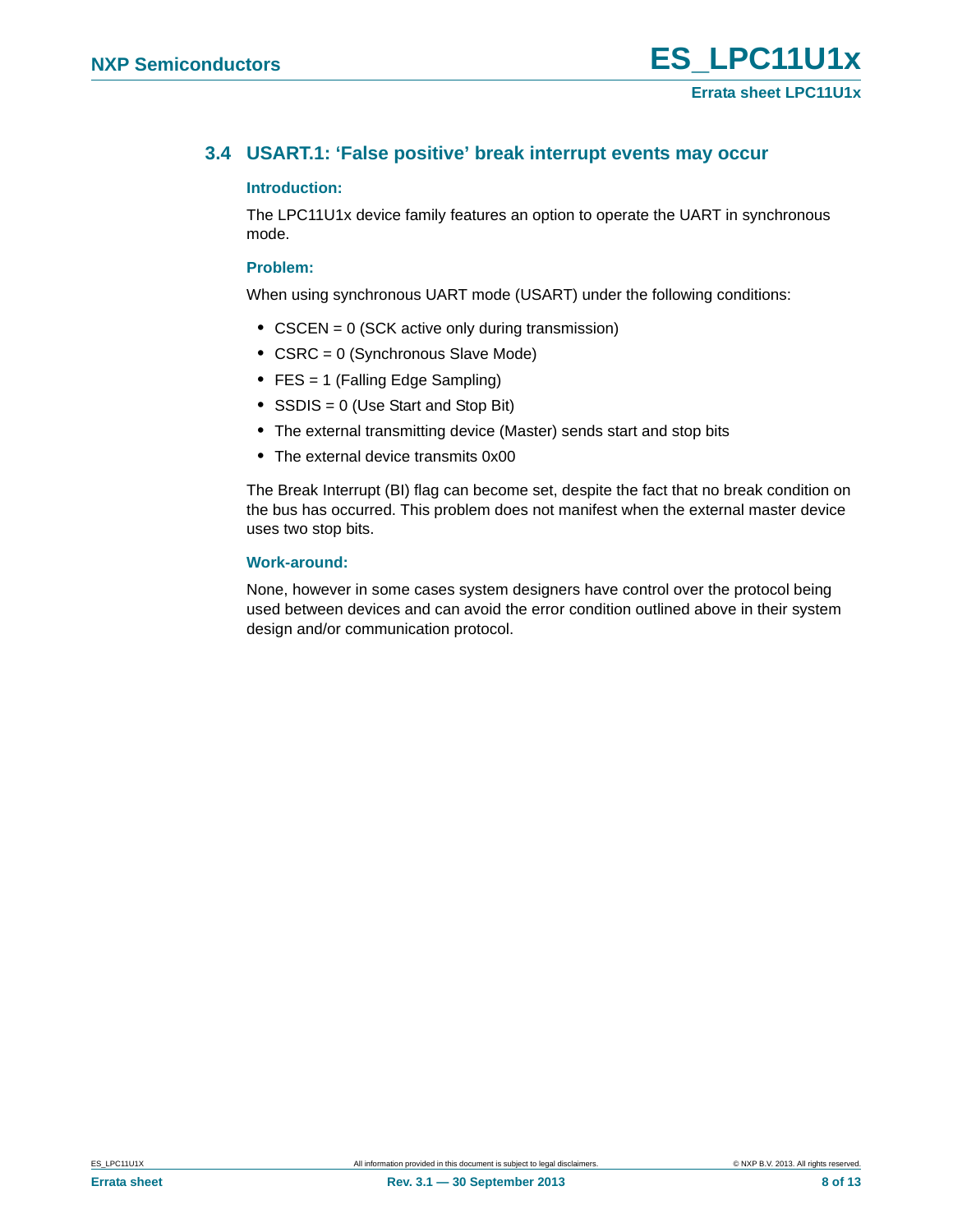# <span id="page-8-0"></span>**3.5 USART.2: SCI Transmit retry error interrupt not working**

#### **Introduction:**

The USART can be used as a ISO 7816-3 compliant asynchronous smart card interface (SCI). When used in this mode, data transmissions are automatically retried if a NACK is received. If the number of retries exceeds the maximum allowed value (set via the TXRETRY field in the (SCICTRL register) the USART is locked and a transmit error interrupt is generated.

#### **Problem:**

When a transmission error occurs, and the interface does not initiate a deactivation sequence (e.g. when the TXRETRY register has been set to 0x0) a lock state is entered.

#### **Work-around:**

Recovery from this locked state can be achieved as follows:

When the USART external smartcard clock is used:

- 1. After a transmission error occurs, wait for at minimum half a smartcard clock period
- 2. Reset the Tx FIFO

When The USART external smartcard clock is not used:

- 1. Reset the Tx FIFO
- 2. Toggle the SCIEN bit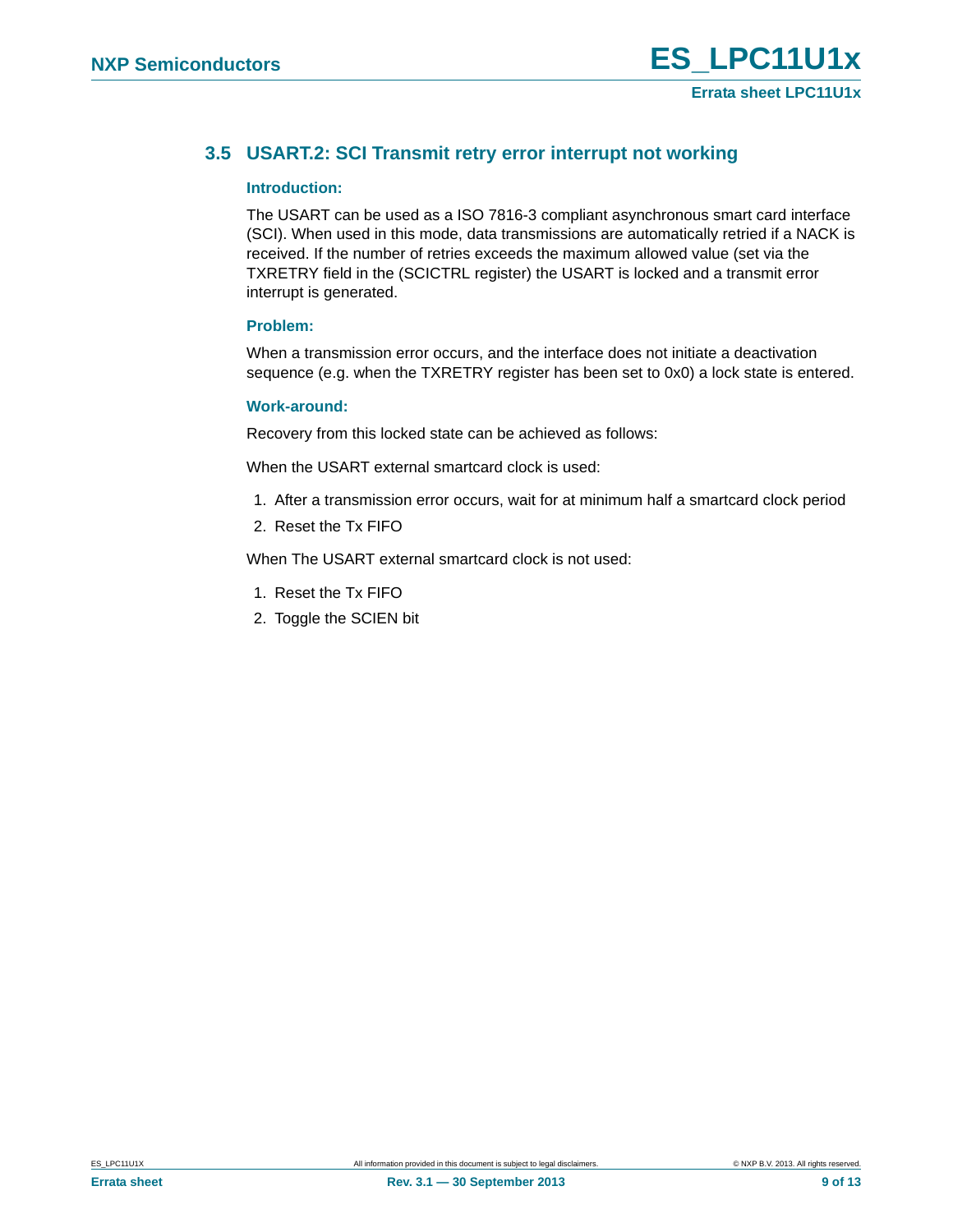## <span id="page-9-0"></span>**3.6 USB.1: The VBUSDEBOUNCED status bit is not updated correctly**

#### **Introduction:**

The VBUSDEBOUNCED status bit (bit 28 in DEVCMDSTAT register) indicates if Vbus is detected or not. The bit is set when Vbus becomes high. It gets set to zero if Vbus is low for at least 3 ms. If this bit is high and the DCon bit (bit 16 in DEVCMDSTAT register) is set, the pull-up resistor on USB\_DP pin will be enabled to signal a connect.

#### **Problem:**

When the LPC11U1x USB interface is configured as a self-powered device, occasionally, the VBUSDEBOUNCED status (bit 28) is not updated correctly in the DEVCMDSTAT register when the USB connector is disconnected from the host while the USB\_NeedClk is not set to "PLL Always ON" (bit 9 in DEVCMDSTAT register). When the VBUSDEBOUNCED bit doesn't reflect correct status, the USB\_CONNECT signal pin will drive the pull-up resistor on the USB\_DP pin all the time. In turn, the LPC11U1x will fail the back voltage test which is part of the USB compliance test (USB-IF).

#### **Work-around:**

- 1. Turn "PLL always ON" (bit 9) off by setting the bit to zero in the DEVCMDSTAT register.
- 2. Enable the clock to the GPIO Pin interrupts register interface (PINT, bit 19) in the SYSAHBCLKCTRL register.
- 3. Configure the PIO0\_3 pin as USB\_VBUS function (PIO0\_3 register) and the PIO0\_6 pin as USB\_CONNECT function (PIO0\_6 register)
- 4. Select the USB VBUS (PIO0 3 pin) to be one of the GPIO pin interrupt sources by setting the PINTSELx register, and configure the interrupt to trigger as a falling edge sensitive.
- 5. When the GPIO pin interrupt occurs (VBUS is falling when USB cable is disconnected), check the VBUSDEBOUNCED status (bit 28) in the DEVCMDSTAT register. If it is still set, then configure the USB\_CONNECT pin as PIO0\_6 function, drive it output high, wait for VBUSDEBOUNCED bit to go low, and then configure the PIO0\_6 function back to USB\_CONNECT function.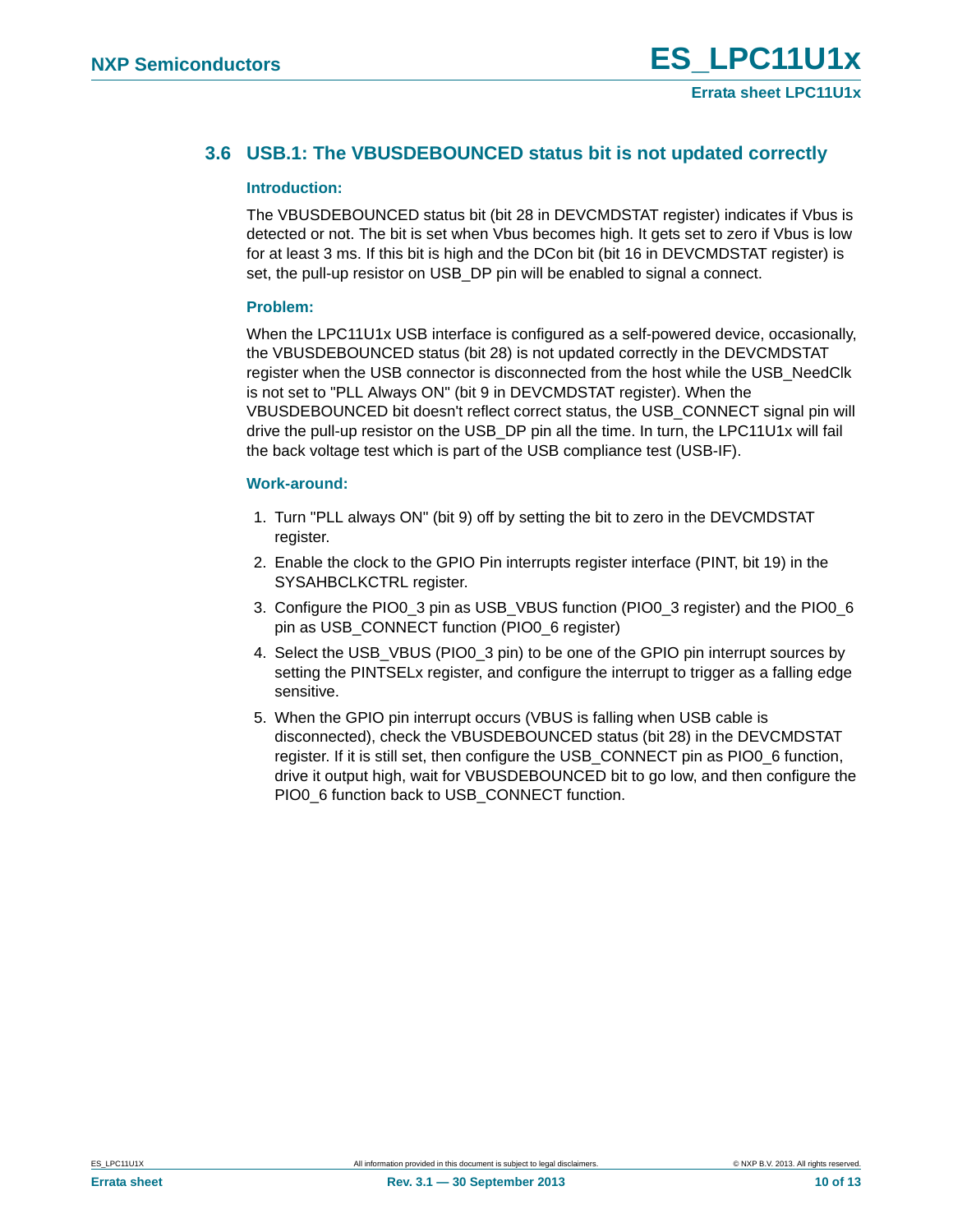# <span id="page-10-2"></span>**4. AC/DC deviations detail**

**4.1 n/a**

# <span id="page-10-4"></span><span id="page-10-3"></span><span id="page-10-0"></span>**5. Errata notes detail**

## **5.1 Note.1**

The General Purpose I/O (GPIO) pins have configurable pull-up/pull-down resistors where the pins are pulled up to the VDD level by default. During power-up, an unexpected glitch (low pulse) could occur on the port pins as the VDD supply ramps up.

## <span id="page-10-1"></span>**5.2 Note.2**

For LPC11U1x parts with bootloader version 7.0, pins PIO0\_1 and PIO0\_3 must be pulled LOW to enter UART ISP mode.

For LPC11U1x parts with bootloader version 7.1, pin PIO0\_1 must be pulled LOW to enter UART ISP mode.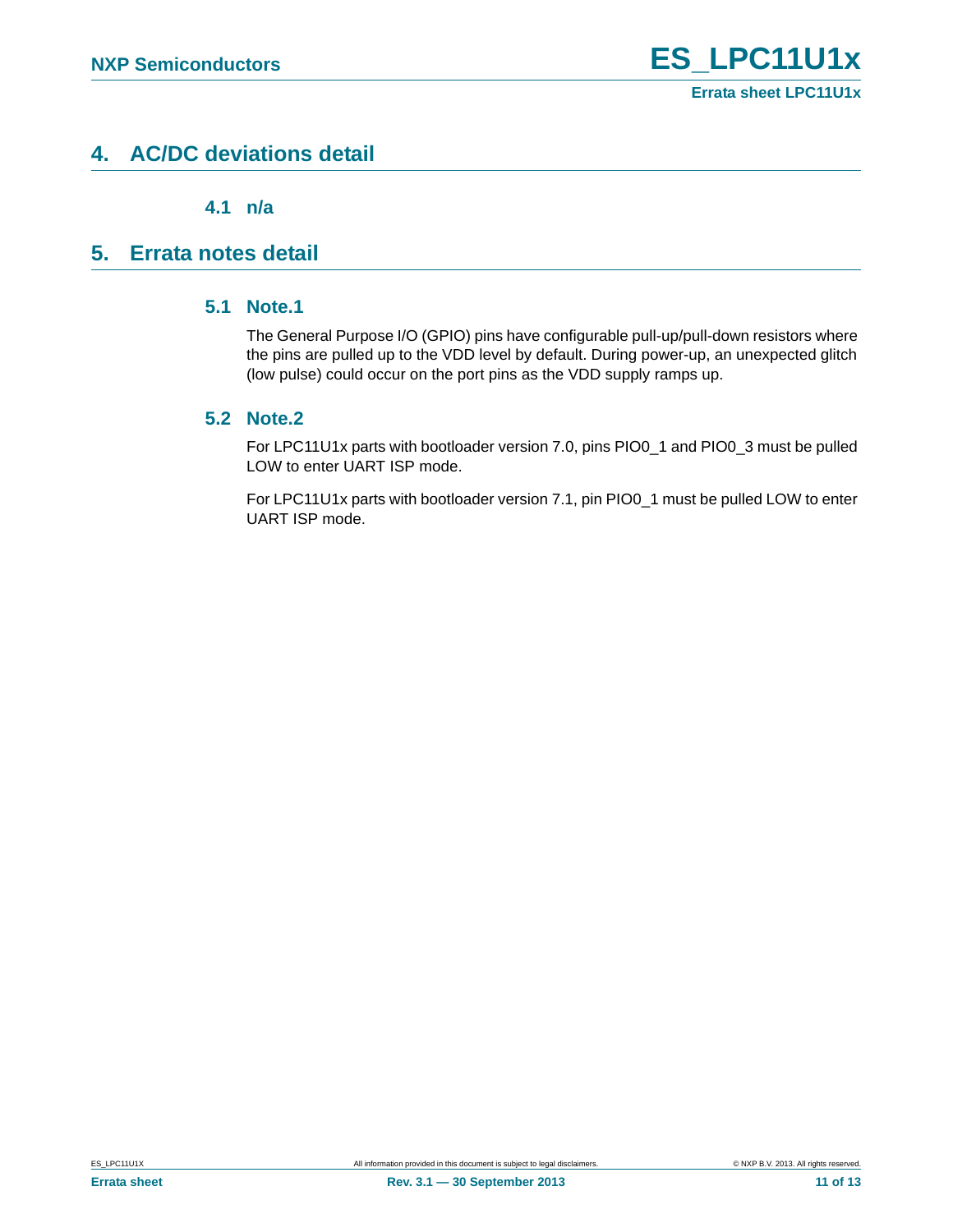# <span id="page-11-0"></span>**6. Legal information**

## <span id="page-11-1"></span>**6.1 Definitions**

**Draft —** The document is a draft version only. The content is still under internal review and subject to formal approval, which may result in modifications or additions. NXP Semiconductors does not give any representations or warranties as to the accuracy or completeness of information included herein and shall have no liability for the consequences of use of such information.

# <span id="page-11-2"></span>**6.2 Disclaimers**

**Limited warranty and liability —** Information in this document is believed to be accurate and reliable. However, NXP Semiconductors does not give any representations or warranties, expressed or implied, as to the accuracy or completeness of such information and shall have no liability for the consequences of use of such information. NXP Semiconductors takes no responsibility for the content in this document if provided by an information source outside of NXP Semiconductors.

In no event shall NXP Semiconductors be liable for any indirect, incidental, punitive, special or consequential damages (including - without limitation - lost profits, lost savings, business interruption, costs related to the removal or replacement of any products or rework charges) whether or not such damages are based on tort (including negligence), warranty, breach of contract or any other legal theory.

Notwithstanding any damages that customer might incur for any reason whatsoever, NXP Semiconductors' aggregate and cumulative liability towards customer for the products described herein shall be limited in accordance with the *Terms and conditions of commercial sale* of NXP Semiconductors.

**Right to make changes —** NXP Semiconductors reserves the right to make changes to information published in this document, including without limitation specifications and product descriptions, at any time and without notice. This document supersedes and replaces all information supplied prior to the publication hereof.

**Suitability for use —** NXP Semiconductors products are not designed, authorized or warranted to be suitable for use in life support, life-critical or safety-critical systems or equipment, nor in applications where failure or

malfunction of an NXP Semiconductors product can reasonably be expected to result in personal injury, death or severe property or environmental damage. NXP Semiconductors and its suppliers accept no liability for inclusion and/or use of NXP Semiconductors products in such equipment or applications and therefore such inclusion and/or use is at the customer's own risk.

**Applications —** Applications that are described herein for any of these products are for illustrative purposes only. NXP Semiconductors makes no representation or warranty that such applications will be suitable for the specified use without further testing or modification.

Customers are responsible for the design and operation of their applications and products using NXP Semiconductors products, and NXP Semiconductors accepts no liability for any assistance with applications or customer product design. It is customer's sole responsibility to determine whether the NXP Semiconductors product is suitable and fit for the customer's applications and products planned, as well as for the planned application and use of customer's third party customer(s). Customers should provide appropriate design and operating safeguards to minimize the risks associated with their applications and products.

NXP Semiconductors does not accept any liability related to any default, damage, costs or problem which is based on any weakness or default in the customer's applications or products, or the application or use by customer's third party customer(s). Customer is responsible for doing all necessary testing for the customer's applications and products using NXP Semiconductors products in order to avoid a default of the applications and the products or of the application or use by customer's third party customer(s). NXP does not accept any liability in this respect.

**Export control —** This document as well as the item(s) described herein may be subject to export control regulations. Export might require a prior authorization from competent authorities.

## <span id="page-11-3"></span>**6.3 Trademarks**

Notice: All referenced brands, product names, service names and trademarks are the property of their respective owners.